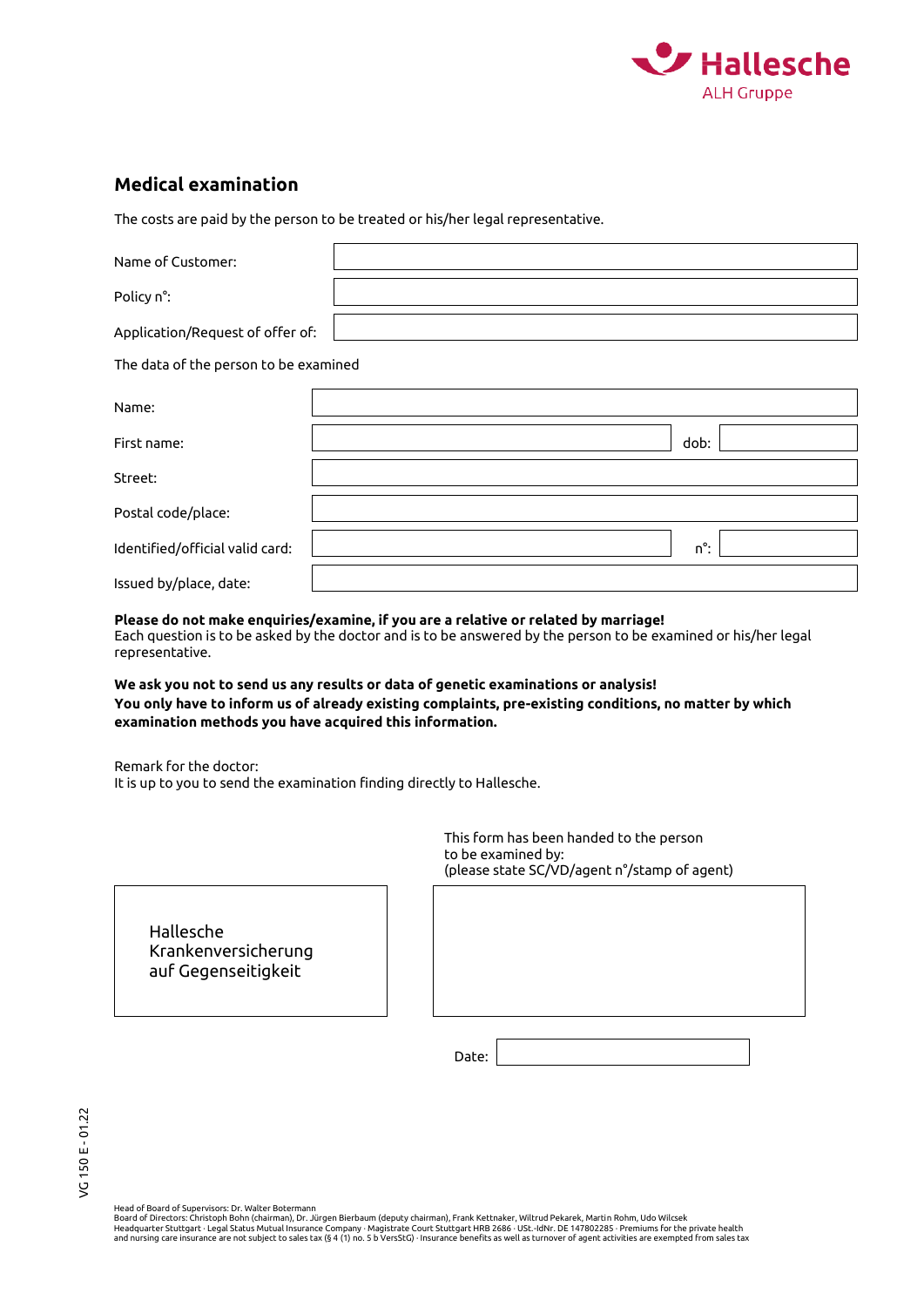## **Examination findings**

|                                         | This form must not be filled in by spouses, parents or children of the person to be examined. |            |                    |                       |                              |
|-----------------------------------------|-----------------------------------------------------------------------------------------------|------------|--------------------|-----------------------|------------------------------|
|                                         | Do you know the person to be examined?                                                        | $\Box$ yes | $\Box$ no          | day of examination:   | height (cm)/weight (kg):     |
| nicotine (amount):<br>alcohol (amount): |                                                                                               |            |                    | medicaments (which?): |                              |
|                                         | Does the person have any complaints?                                                          | $\Box$ no  | $\Box$ yes, which? |                       |                              |
|                                         | Findings of the medical examination                                                           |            |                    |                       |                              |
| 1.                                      | Are there any disorders of the spine?                                                         |            |                    | $\Box$ no             | $\Box$ If so, what findings? |
|                                         | Are there any disorders of the joints?                                                        |            |                    | $\Box$ no             | $\Box$ If so, what findings? |
|                                         | Are there any disorders of the musculature?                                                   |            |                    | $\Box$ no             | $\Box$ If so, what findings? |
|                                         | Are there any disorders of the extremities?                                                   |            |                    | $\Box$ no             | $\Box$ If so, what findings? |
|                                         | Are there any findings on the musculoskeletal system?                                         |            |                    | $\Box$ no             | $\Box$ If so, what findings? |
|                                         | Are complaints of the musculoskeletal system reported?                                        |            |                    | $\Box$ no             | $\Box$ If so, what findings? |
| 2.                                      | Are there any disorders of the skin or mucous membranes?                                      |            |                    | $\Box$ no             | $\Box$ If so, what findings? |
| 3.                                      | Are there any disorders of the head, the sensory organs or<br>the ENT area?                   |            |                    | $\Box$ no             | $\Box$ If so, what findings? |
| 4.                                      | Are there any neurological and psychological disorders?                                       |            |                    | $\Box$ no             | $\Box$ If so, what findings? |
|                                         | Are there abnormal reflexes?                                                                  |            |                    | $\Box$ no             | $\Box$ If so, what findings? |
|                                         | Are there abnormal muscle reflexes?                                                           |            |                    | $\Box$ no             | $\Box$ If so, what findings? |
|                                         | Are there any mental or neurological abnormalities?                                           |            |                    | $\Box$ no             | $\Box$ If so, what findings? |
| 5.                                      | Are there any disorders of the hormonal system?                                               |            |                    | $\Box$ no             | $\Box$ If so, what findings? |
|                                         | Are there any disorders of the thyroid?                                                       |            |                    | $\Box$ no             | $\Box$ If so, what findings? |
|                                         | Is there a thyroid enlargement?                                                               |            |                    | $\Box$ no             | $\Box$ If so, what findings? |
|                                         | Is there a hypofunction or hyperfunction of the thyroid gland?                                |            |                    | $\Box$ no             | $\Box$ If so, what findings? |
|                                         | Is thyroid therapy required?                                                                  |            |                    | $\Box$ no             | $\Box$ If so, what findings? |
| 6.                                      | Are there any disorders of the heart and blood vessels?                                       |            |                    | $\Box$ no             | $\Box$ If so, what findings? |
|                                         | Are there any cardiac arrhythmias?                                                            |            |                    | $\Box$ no             | $\Box$ If so, what findings? |
|                                         | Are there any heart noises?                                                                   |            |                    | $\Box$ no             | $\Box$ If so, what findings? |
|                                         | Are there any abnormal heart sounds?                                                          |            |                    | $\Box$ no             | $\Box$ If so, what findings? |
|                                         | Are there any arterial DBS?                                                                   |            |                    | $\Box$ no             | $\Box$ If so, what findings? |
|                                         | Are there any signs of insufficiency or decompensation<br>(dyspnoea, cyanosis, oedema)?       |            |                    | ∩ ∏                   | $\Box$ If so, what findings? |
|                                         | RR (at rest):                                                                                 |            |                    | RR (on exertion):     |                              |
|                                         | pulse (at rest):                                                                              |            |                    | pulse (on exertion):  |                              |
| 7.                                      | Are there any disorders of the thoracic organs?                                               |            |                    | $\Box$ no             |                              |
|                                         | Are there any findings on the lung?                                                           |            |                    | $\Box$ no             | $\Box$ If so, what findings? |
|                                         | Are there any findings on the mammae?                                                         |            |                    | $\Box$ no             | $\Box$ If so, what findings? |
|                                         | Are there any other disorders of the thoracic organs?                                         |            |                    |                       | $\Box$ If so, what findings? |
|                                         |                                                                                               |            |                    | $\Box$ no             | $\Box$ If so, what findings? |
| 8.                                      | Are there any disorders of the digestive system?                                              |            |                    | $\Box$ no             | $\Box$ If so, what findings? |
|                                         | Are there any findings on the liver?                                                          |            |                    | $\Box$ no             | $\Box$ If so, what findings? |
|                                         | Are there any findings on the spleen?                                                         |            |                    | $\Box$ no             | $\Box$ If so, what findings? |
|                                         | Are there any abdominal findings (such as hernias,<br>pressure pain)?                         |            |                    | $\Box$ no             | $\Box$ If so, what findings? |